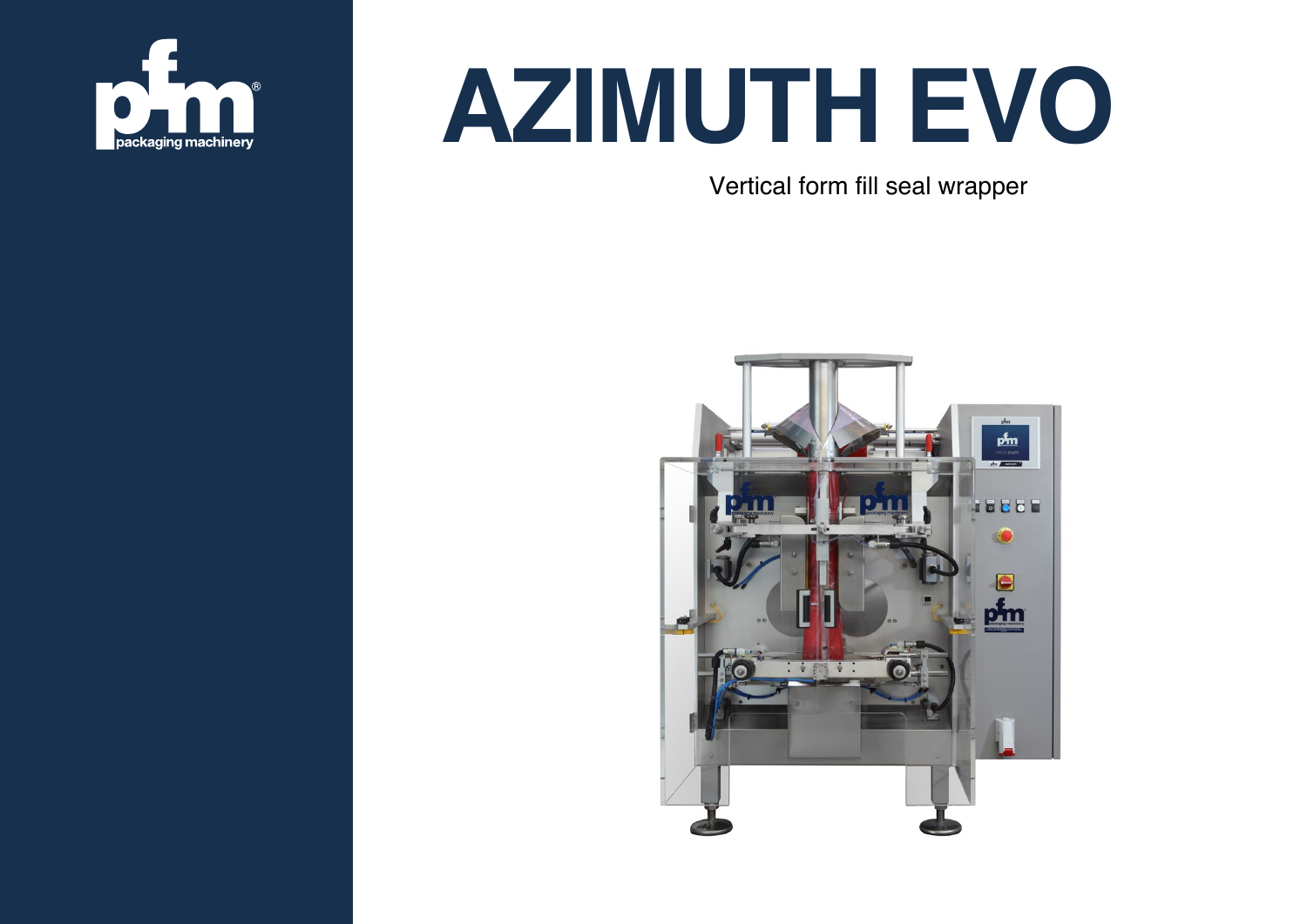### PFM AZIMUTH EVO:

#### **PFM Azimuth EVO is a PFM vertical bagger.**

Innovative, intermittent motion, vertical wrapping machine where the wrapping material in un-wound continuously in order to maintain a constant film speed (avoiding film stretching, vibrations and mis-alignment due to the inertia to start and stop the reel of film) and limit the number of rollers. The film movement becomes intermittent by means of a unique dancing rollers assembly that "reads" the film tension, calculates the film pull length to make the required bag length and electronically "feeds", at every cycle, the required film amount to the wrapping machine. This unique solution allows to drastically reduce the friction of the film on the film forming collar and allows, among the others, for higher wrapping speed when compared to standard intermittent motion machines. The special frame design allows for an easy in-line integration of a labelling machine



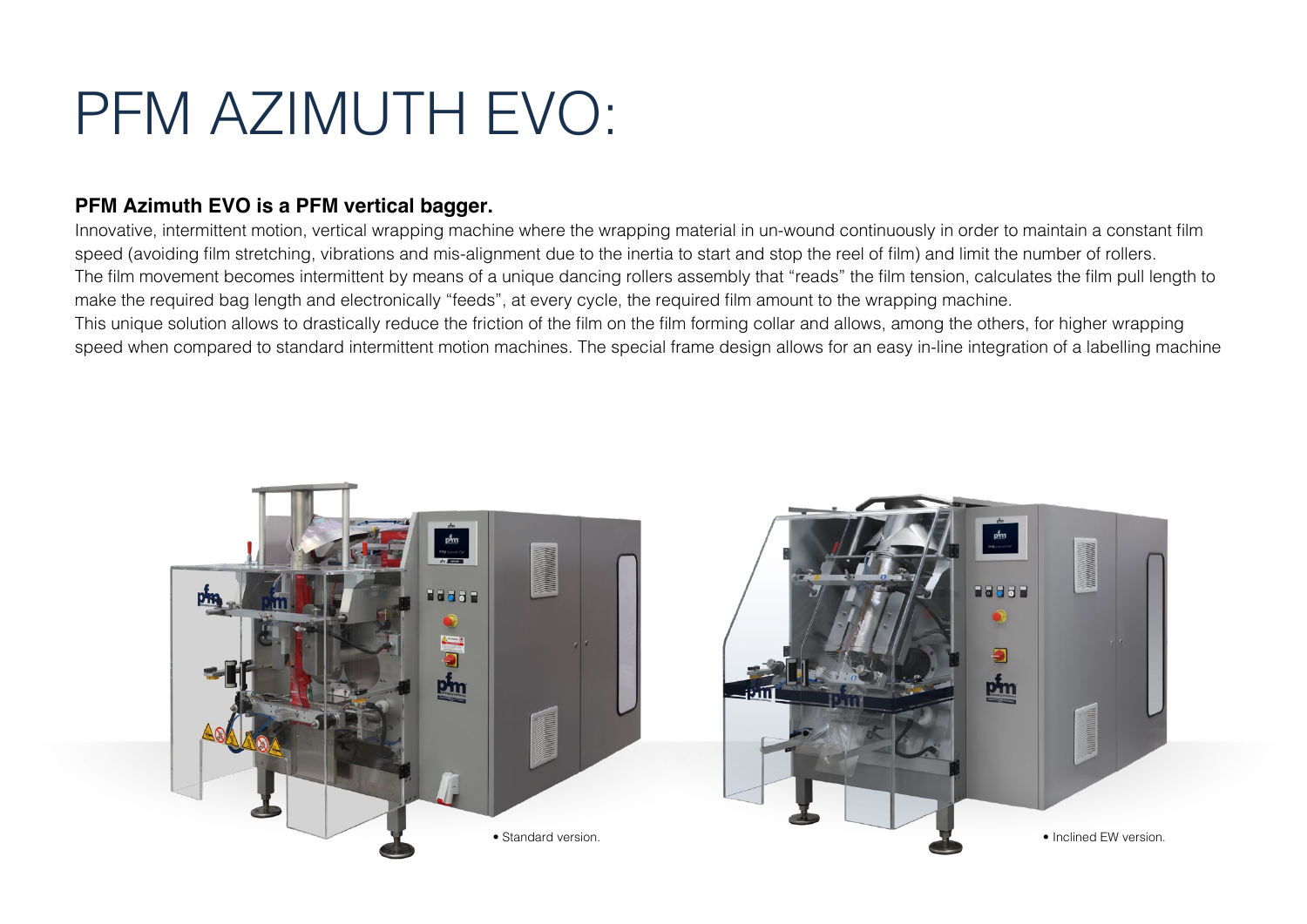

+

# THE MACHINE WILL BE SUPPLIED AS FOLLOWS:

- Main frame in anodized aluminium and painted carbon steel.
- SIEMENS Electronics.
- Brushless servomotors to drive the film reel holder, film pulling belts and the transverse sealing crimpers.
- Festo pneumatics.
- Adjustable machine height using BSL system plastic articulated feet with stainless steel screws and polyamide bases.
- Cantilevered, expansion locking type, wrapping material reel holder with micro side adjustment and brake. Maximum reel width 700 mm. Core 76 mm, maximum O.D. of reel 350 mm.
- Servo-driven reel holder with continuous film un-wind with integrated dancing roller feedback to ensure minimum film stretch and constant tension during operation.
- Electronically controlled dancing rollers assembly to transform the film motion from continuous to intermittent.
- Manual splice table to make the reel change operator's friendly.
- Registration unit (photocell) for printed and registered wrapping material in addition to the film encoder.
- N. 1 x pillow-pack bag forming set.
- Wrapping material draw down unit, servo driven, with hard rubber drive belts, self-centring and with adjustable pressure. Vacuum type version available as an option.
- Vertical sealing unit with heat sealing bar, complete with heater and thermocouple, pneumatically operated.
- Horizontal sealing unit, servo driven, with transverse pattern crimpers complete with heaters, thermocouples and pneumatically operated knife.
- Automatic film centring unit mounted before the film forming tube.
- Provision for thermal transfer coder.
- Discharge chute.
- Safety interlocks on guards around sealing units controlled by a PILZ Safety Controller.
- HMI with 10"colour touch screen, which provides information to the operator, supervisor and engineer. Information covers machine and feeder status, overall machine and individual function operating conditions, product details, management statistics and diagnostics for engineers. Complete with memory for 50 sizes.
- Electronic temperature controllers (embedded into the HMI).
	- One electronic temperature controller for vertical sealing unit.
	- Two electronic temperature controllers for horizontal sealing unit.
- Start, sequence stop, reset and emergency stop switches mounted below the HMI.
- Take away conveyor for filled bags (Optional).
- Standard spares and tools kit.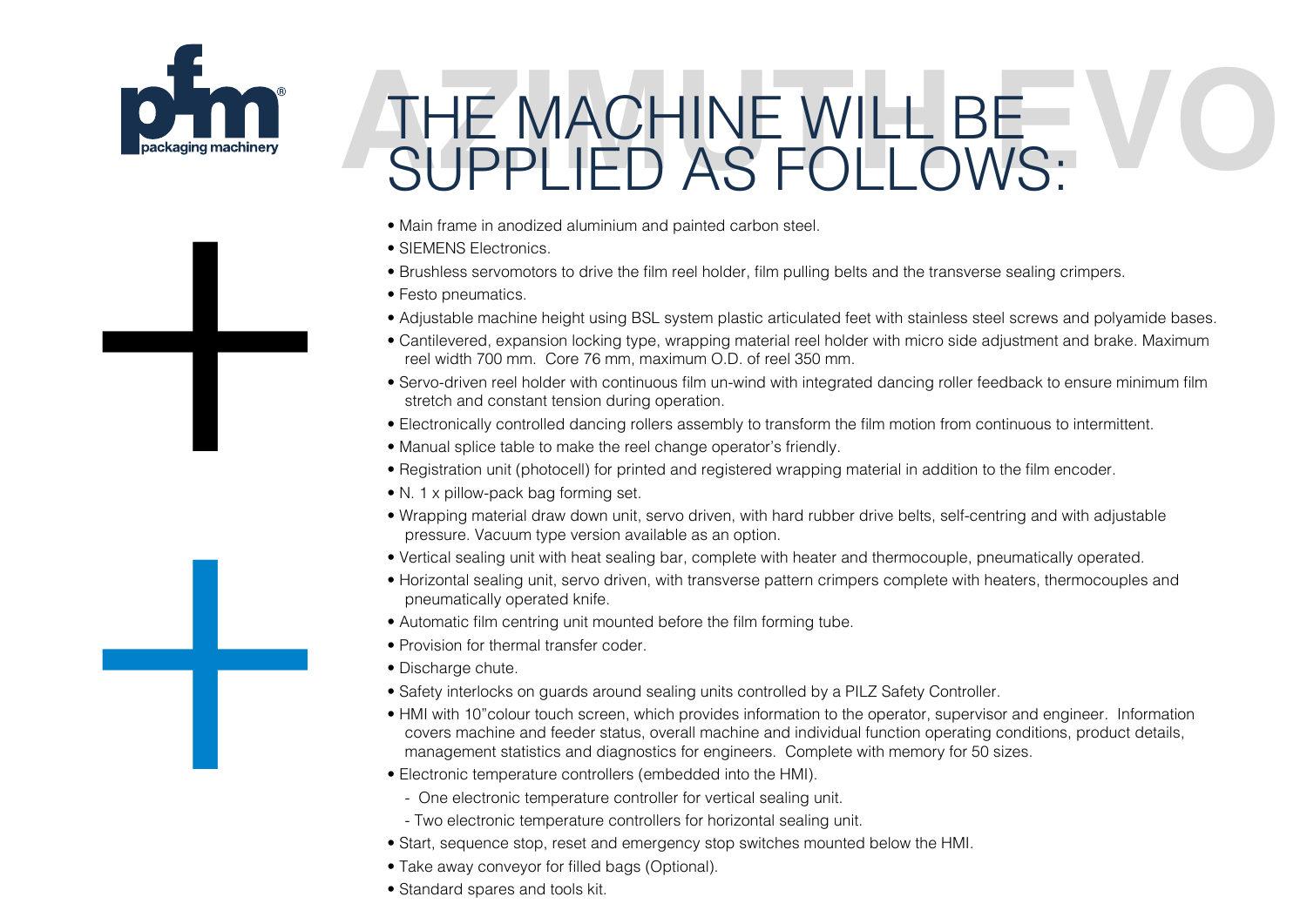## FEATURES :

#### **MAIN OPTIONS**

manual splice table.

AISI 304).

BELTS.

• STAINLESS STEEL VERSION

• ADDITIONAL REEL HOLDER with

• VACUUM TYPE FILM PULLING

#### **BAGS CONFIGURATION**

(Fabricated frame in Stainless Steel The Azimuth EVO can make the following bag styles:

- PILLOW bags.
- GUSSETED bags.
- BLOCK BOTTOM bags (with central or side seal).
- STEELO bags (4 sealed corners with central seal or side seal).

#### **NOTE**

When the STEELO bag pack format with offset side seal is required, the maximum film width is 550 mm.







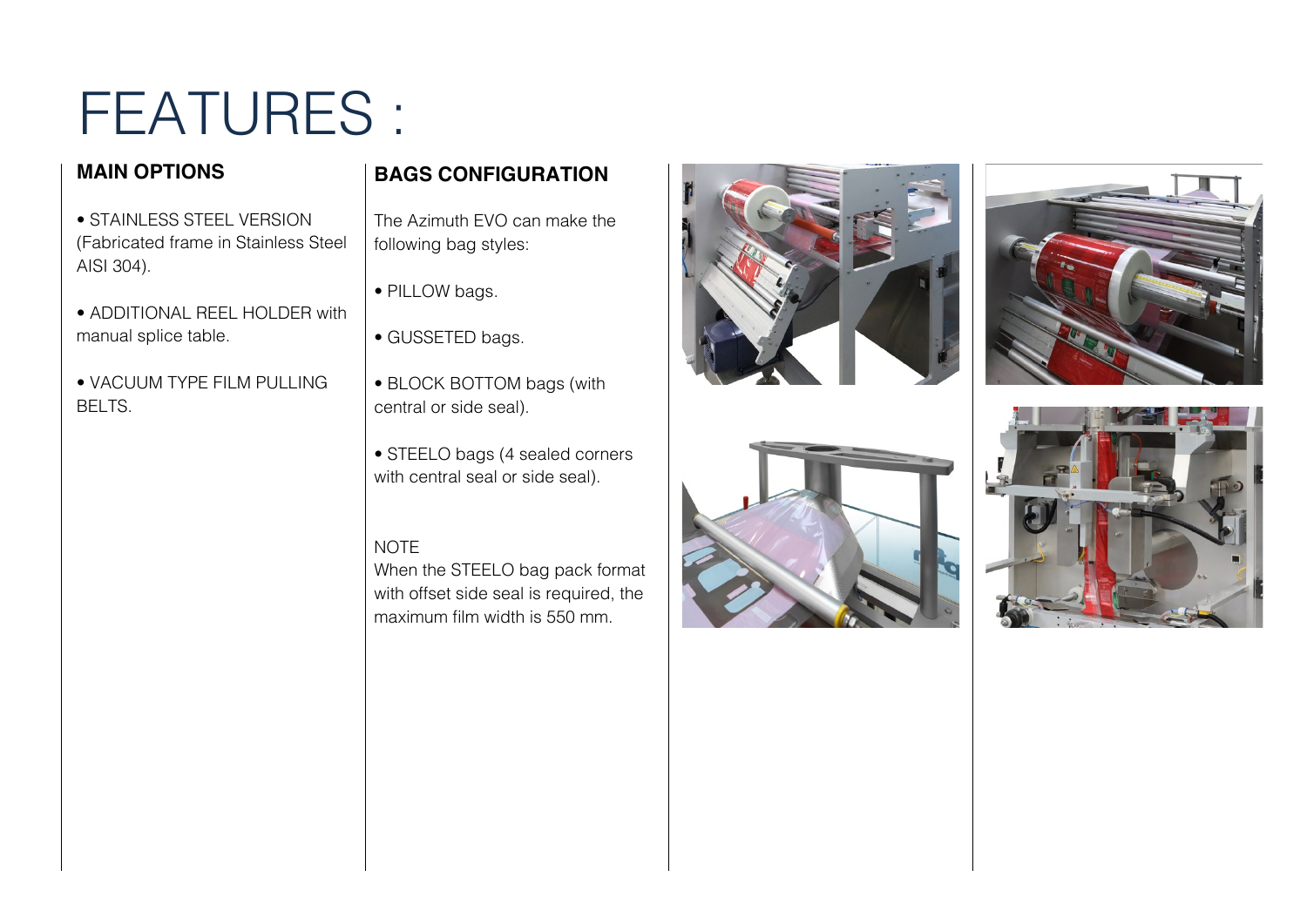

## **A PACK SAMPLES : WOODS**



Pillow bags, with straight or zig-zag cut. Gussetted bags. Block bottom bags. Steelo bags. Steelo bags.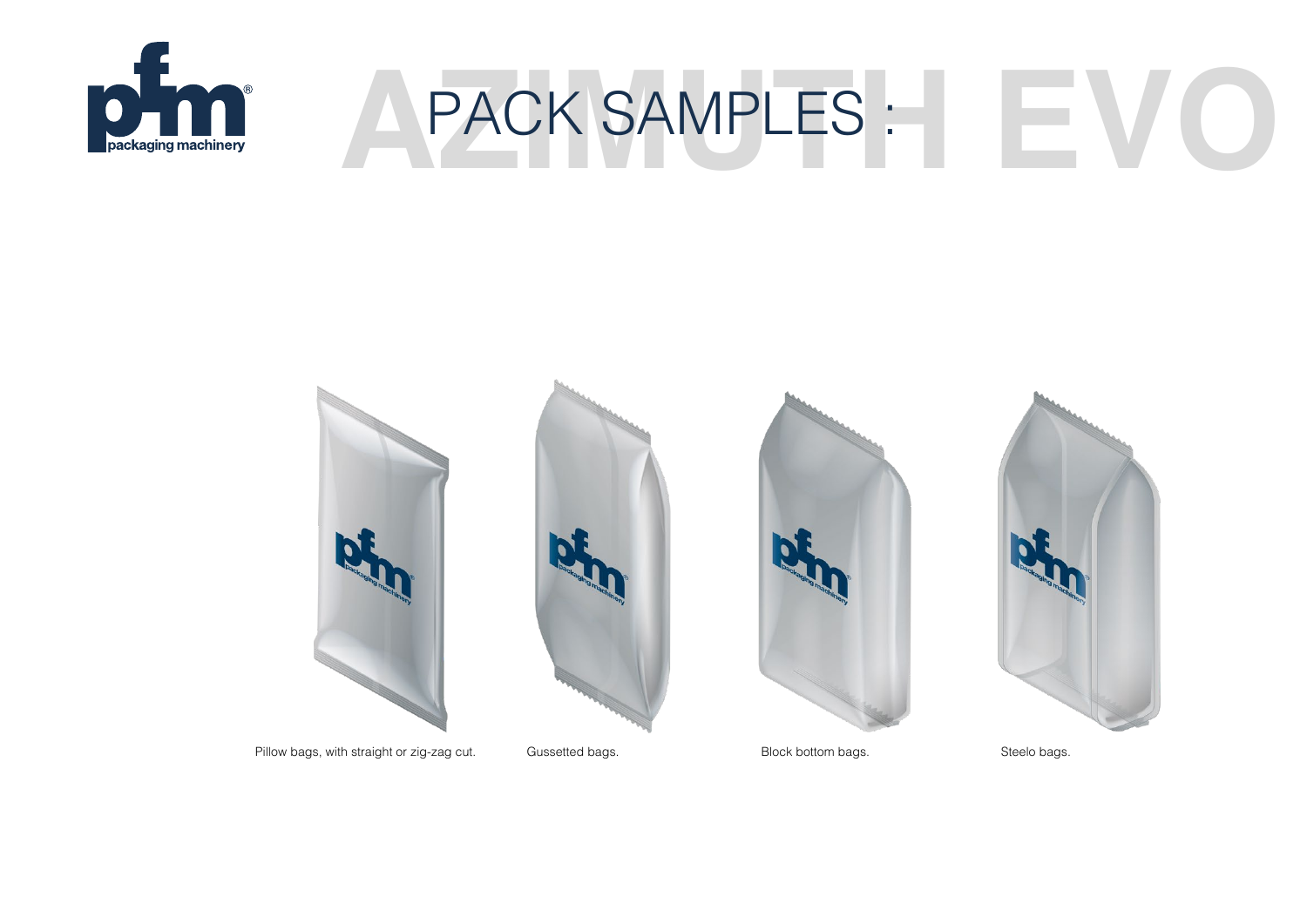### DATA:

| Sealing jaws width                                  | 350 mm                       |
|-----------------------------------------------------|------------------------------|
| Forming tube diameter minimum-maximum               | $50 - 200$ mm                |
| Pillow-bag production                               | 95 cycles/min                |
| <b>Film pulling belts</b>                           | N°2 brushless motors         |
| Transversal sealing unit, intermittent              | N°1 brushless motor          |
| Vertical sealing unit, intermittent                 | Pneumatic inside the machine |
| Motorized expansion reel holder spread shaft.       | N°1 brushless motor          |
| <b>Film-centring system</b>                         | $N^{\circ}$ 1 step motor     |
| <b>Electronics</b>                                  | <b>SIEMENS</b>               |
| <b>Touch Screen</b>                                 | <b>PFM 10.1"</b>             |
| <b>Master-control</b>                               | SIMOTION C                   |
| <b>Communication network</b>                        | Ethernet                     |
| <b>Power Supply</b>                                 | 400 V - 3 Ph                 |
| <b>Overall dimensions</b> (width x lenght x height) | 150 x 200 x 185 cm.          |
| Weight                                              | 650 kg                       |

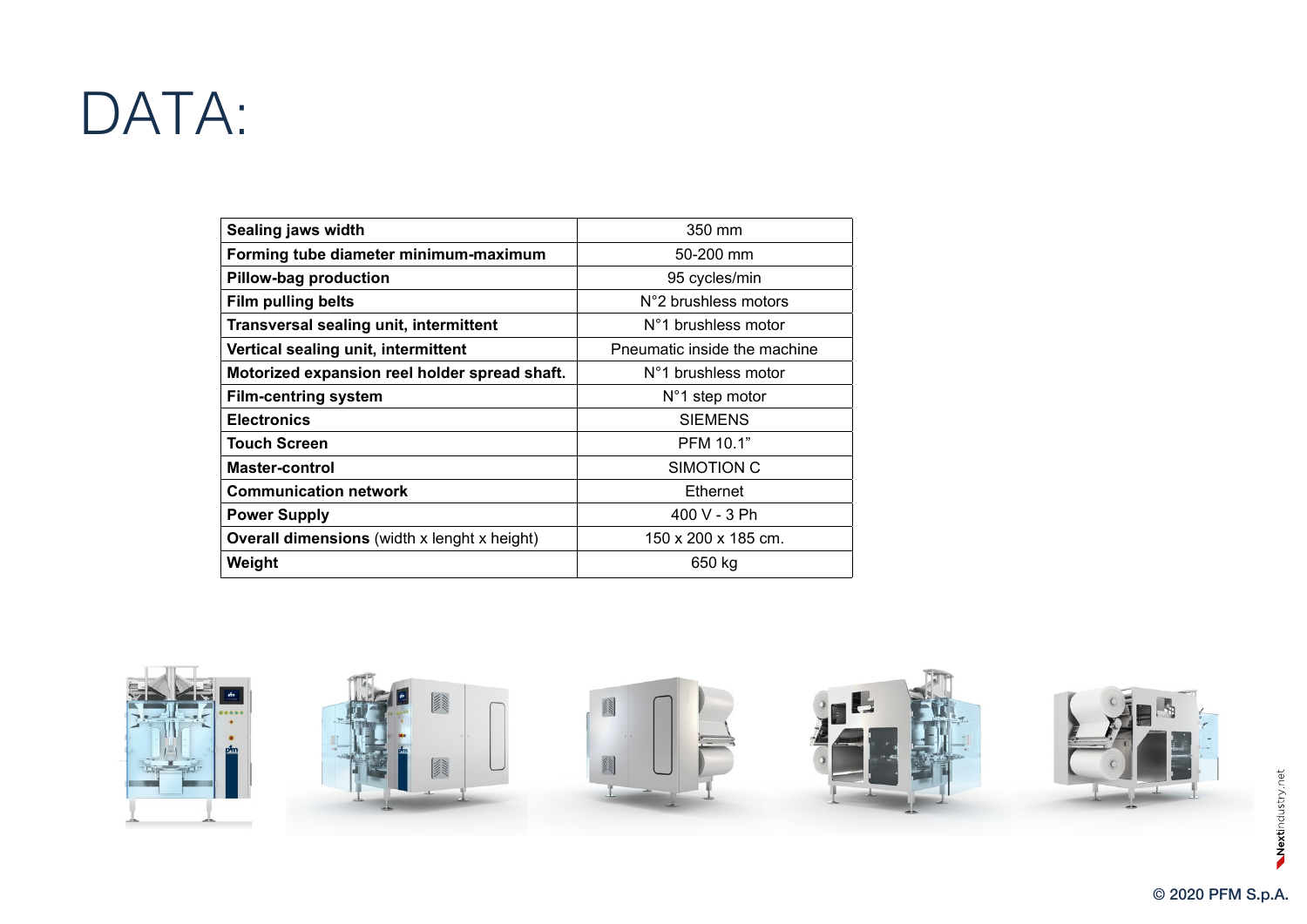#### **TECH AREA ACCESS**



## www.pfm.it/azimuth-evo